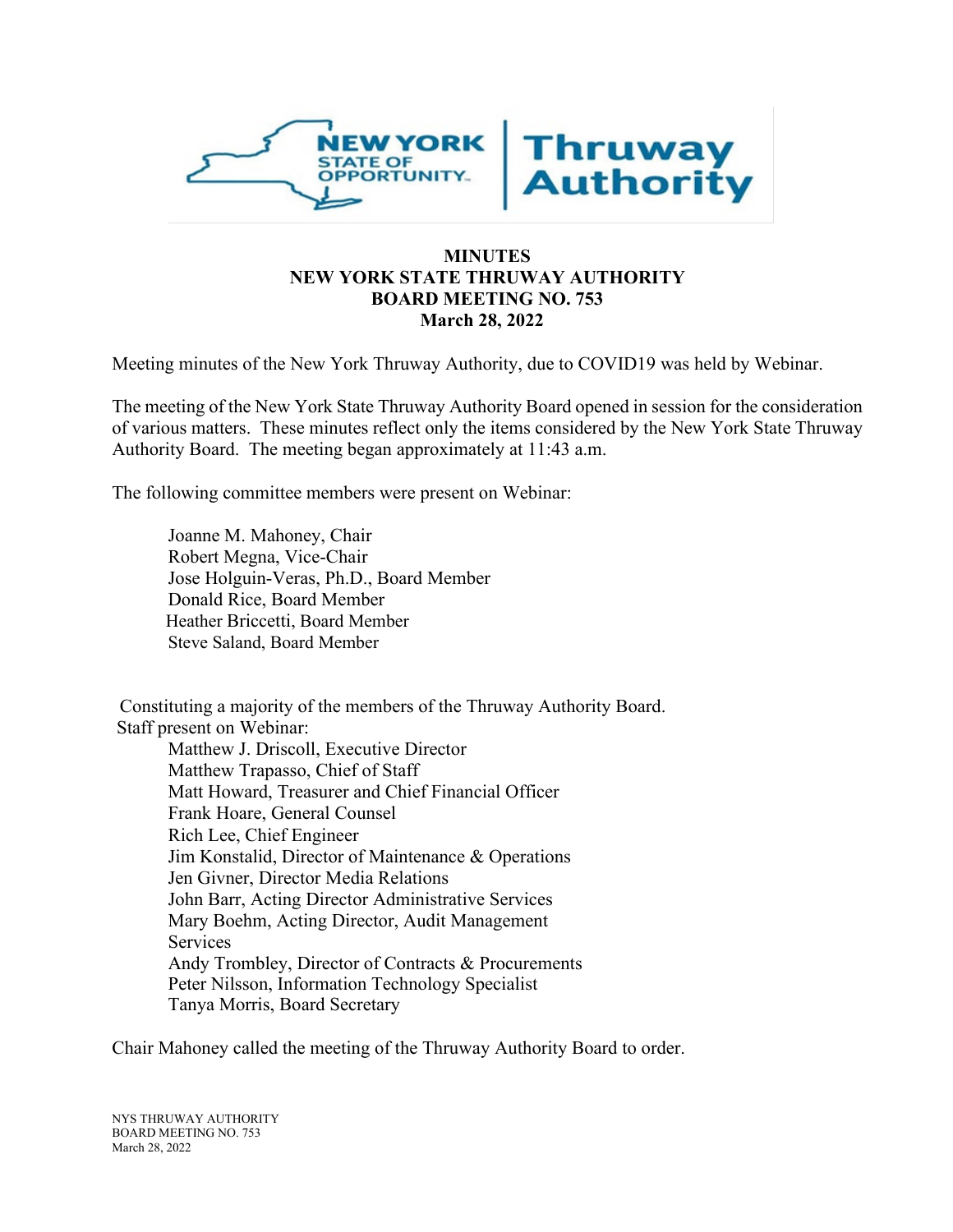Ms. Morris recorded the minutes as contained herein (public notice of the meeting had been given).

\_\_\_\_\_\_\_\_\_\_\_\_\_\_\_\_\_\_\_\_\_\_\_\_\_\_\_\_\_\_\_\_\_\_\_\_\_

# **PUBLIC COMMENT PERIOD RELATED TO THE MEETING AGENDA**

Chair Mahoney stated that due to COVID19 and Executive Order 202.1, we are able to have our Board Meeting by Webinar. Individuals who wish to address items on today's agenda would have had to submit their written comments via email prior to this Board Meeting to the Board Administrator.

Chair Mahoney asked Ms. Morris if there were any public comments. Ms. Morris stated there were no public comments.

# **Item 1 by Chair Mahoney (Appendix A) Approval of the Minutes of Meeting No 752**

Chair Mahoney asked for a motion to approve the minutes of the previous meeting.

Upon motion duly made and seconded, the Board approved the minutes of Meeting No. 752 held January 31, 2022, which was made available to the Board Members as part of the Agenda.

# **Item 2 by Matt Howard (Appendix B) Financial Report– December 2021**

The Item was advanced to the Board at the recommendation of the Finance Committee.

Details of the presentation and discussion with Board Members are included in the audio recording of the meeting.

Upon motion duly made and seconded, the Board accepted the Financial Report for December 2021.

## **Item 3 by Matt Howard (Appendix C) Review and Approval of the Authority's Annual Investment Report**

The Item was advanced to the Board at the recommendation of the Finance Committee.

Details of the presentation and discussion with Board Members are included in the video recording of the meeting.

Upon motion duly made and seconded, the Board approved the Authority's Annual Investment Report and adopted the following resolution: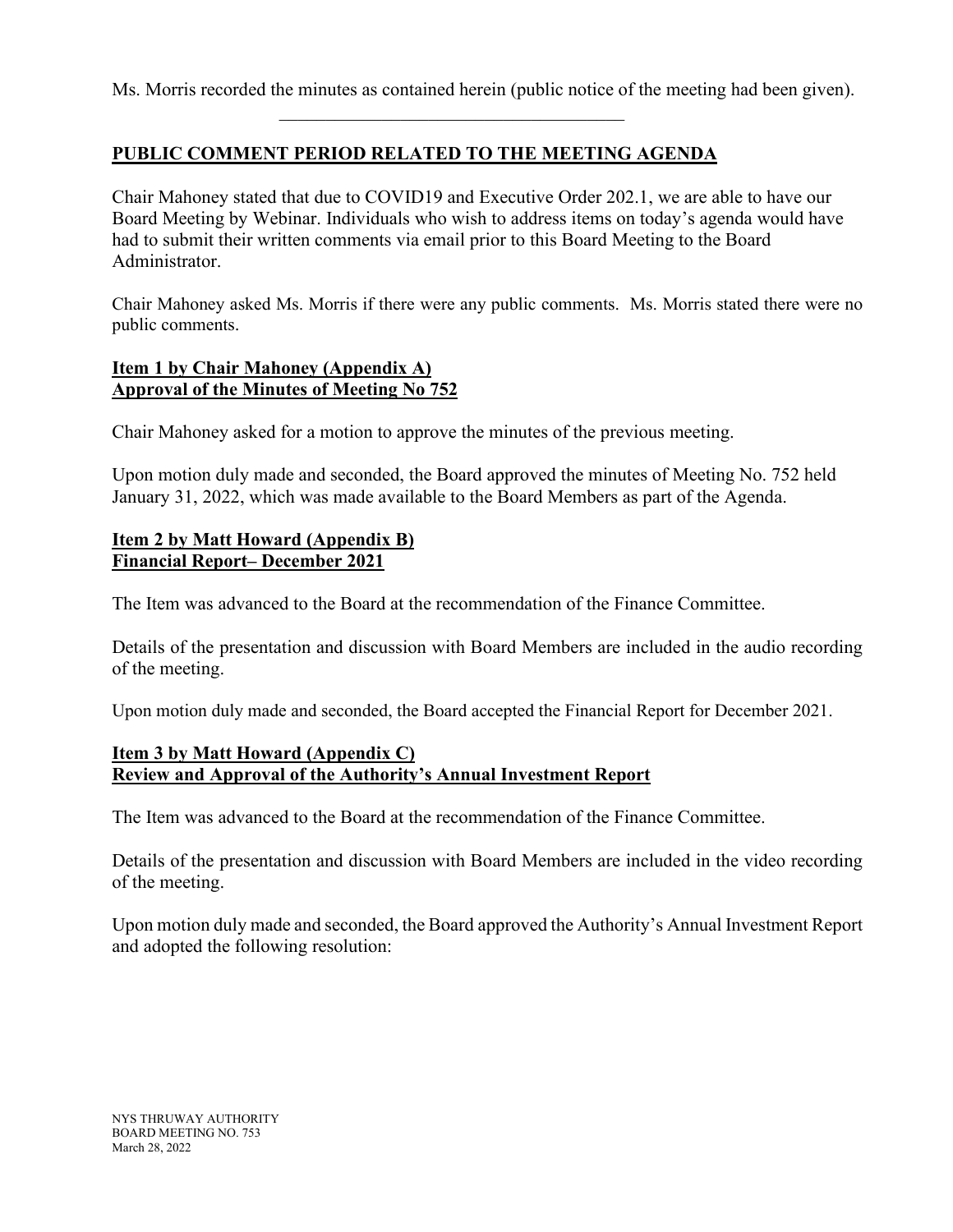## RESOLUTION NO.6348

## REVIEW AND APPROVAL OF THE AUTHORITY'S ANNUAL INVESTMENT REPORT

RESOLVED, that the Authority's Investment Report including

the revised policy statement FINANCIAL INVESTMENTS, the

annual report by the independent auditors, and the listing of investment

income has been reviewed and is hereby approved, and be it further

RESOLVED, that this resolution be incorporated in the minutes

of this meeting.

## **Item 4 by Matthew Howard (Appendix D) Annual Report of the 2021 Procurement Contracts**

The Item was advanced to the Board at the recommendation of the Finance Committee.

Details of the presentation and discussion with Board Members are included in the audio recording of the meeting.

Upon motion duly made and seconded, the Board approved the Annual Report of the 2021 Procurement Contracts and adopted the following resolution:

## RESOLUTION NO. 6349

## ANNUAL REPORT OF 2021 PROCUREMENT ONTRACTS

RESOLVED, that the Schedules of 2021 Procurement

Contracts (Exhibits A1, A2 and A3), as submitted, are hereby

accepted, and be it further

RESOLVED, that all such contracts were executed in

accordance with the applicable provisions of the following Board

approved Policy Statement: PROCUREMENT CONTRACTS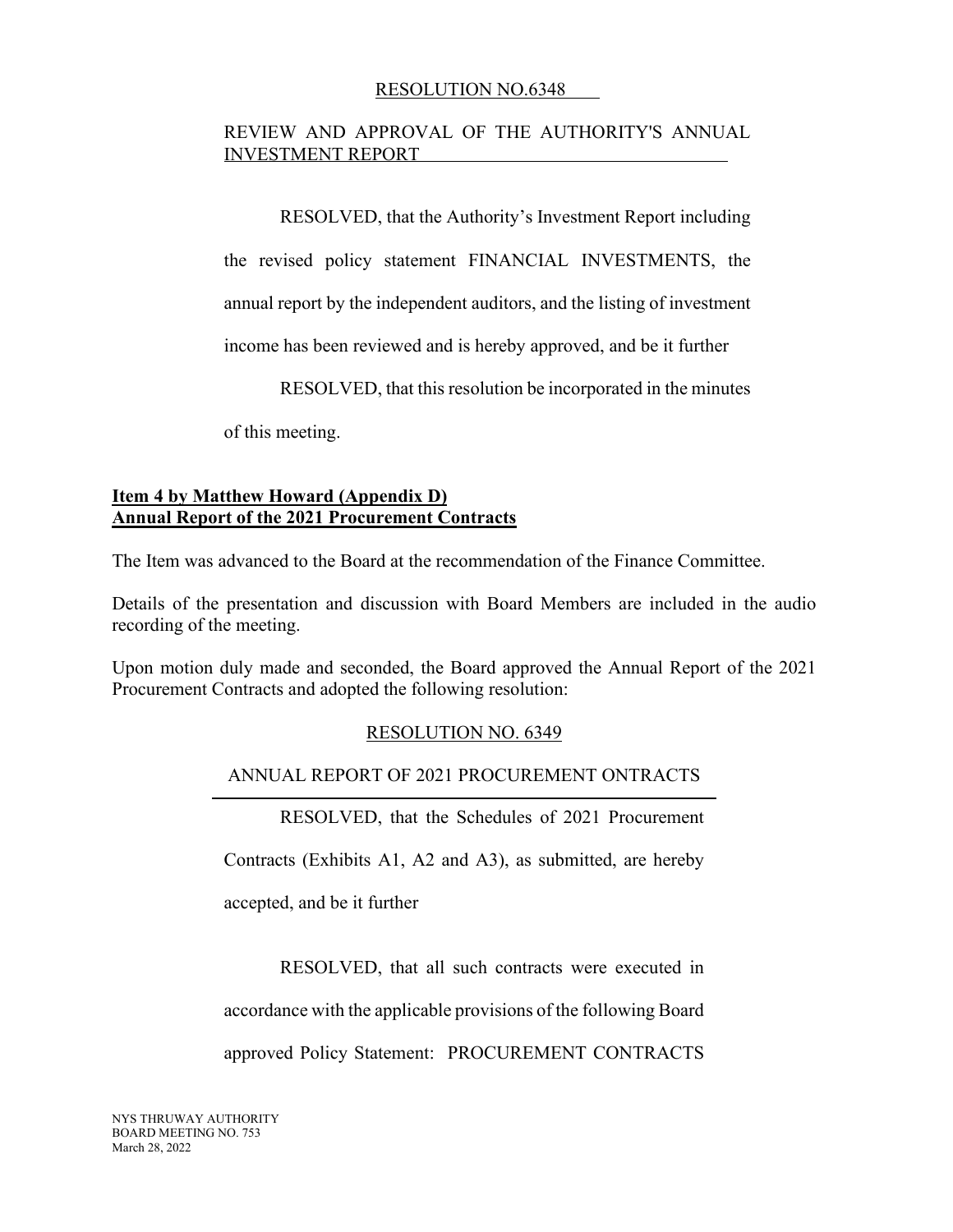(25-5-01), unless otherwise authorized by the Board, and be it further

RESOLVED, that the Bond Sale Report for Calendar Year 2021 (Exhibit B), as submitted, is hereby accepted, and be it further

RESOLVED, that staff is authorized to submit this report

to the New York State entities as required by Section 2879 of the

Public Authorities Law, and be it further

RESOLVED, that this resolution be incorporated in the

minutes of this meeting.

# **Item 5 by Presentation by Brendan Kennedy (Appendix E) Report of BST & Co. CPAs, LLC's Audit of the Authority's Financial Statements, Report on Compliance with Single Audit Requirements, Report on Compliance with Investment Guidelines and Required Communications to the Authority's Board**

Mr. Kennedy presented the resolution on the above item.

Details of the presentation and discussion with Board Members are included in the audio recording of the meeting.

Upon motion duly made and seconded, the Board approved the Report and adopted the following resolution:

# RESOLUTION NO. 6350

REVIEW AND APPROVAL OF THE REPORT OF BST & CO. CPAs, LLC's AUDIT OF THE AUTHORITY'S FINANCIAL STATEMENTS, REPORT ON COMPLIANCE WITH SINGLE AUDIT REQUIRMENTS, REPORT ON COMPLIANCE WITH INVESTMENT GUIDELINES AND REQUIRED COMMUNICATIONS TO THE AUTHORITY'S BOARD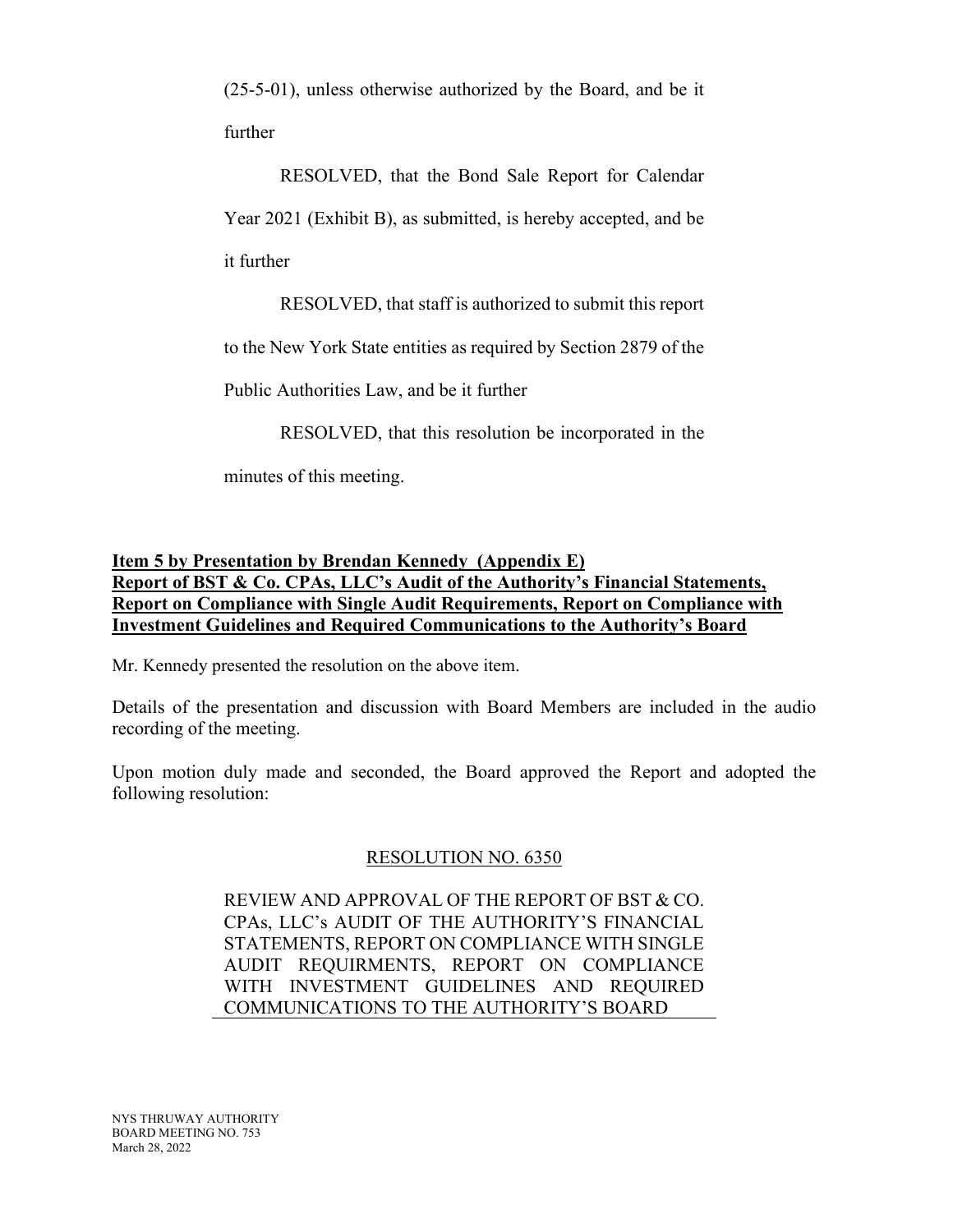RESOLVED, that the Authority's Financial Statements,

Report on Compliance with Single Audit Requirements, Report on Compliance with Investment Guidelines and Report on Internal Control Over Financial Reporting and Compliance and Other Matters Based on an Audit of the Authority's Financial Statements has been reviewed and is hereby approved, and be it further

RESOLVED, that this resolution be incorporated in the

minutes of this meeting.

### **Item 6 by Frank Hoare (Appendix F) Review and Approval of Real Property Management Policy, Personal Property Disposal Policy, Procurement Contracts Policy, Whistleblower Policy, and Code of Ethics Policy**

Mr. Hoare presented the resolution for Review and Approval of Real Property Management Policy, Personal Property Disposal Policy, Procurement Contracts Policy, Whistleblower Policy, and Code of Ethics Policy.

Details of the presentation and discussion with Board Members are included in the audio recording of the meeting.

Upon motion duly made and seconded, the Board approved the Review and Approval of Thruway Policy's and adopted the following resolution:

## RESOLUTION NO. 6351

REVIEW AND APPROVAL OF REAL PROPERTY MANAGEMENT POLICY, PERSONAL PROPERTY DISPOSAL POLICY, PROCUREMENT CONTRACTS POLICY, WHISTLEBLOWER POLICY, CODE OF ETHICS GOVERNING EMPLOYEES AND CODE OF ETHICS GOVERNING BOARD **MEMBERS** 

\_\_\_\_\_\_\_\_\_\_\_\_\_\_\_\_\_\_\_\_\_\_\_\_\_\_\_\_\_\_\_\_\_\_\_\_\_\_\_\_\_\_\_\_\_\_\_\_\_\_\_\_\_\_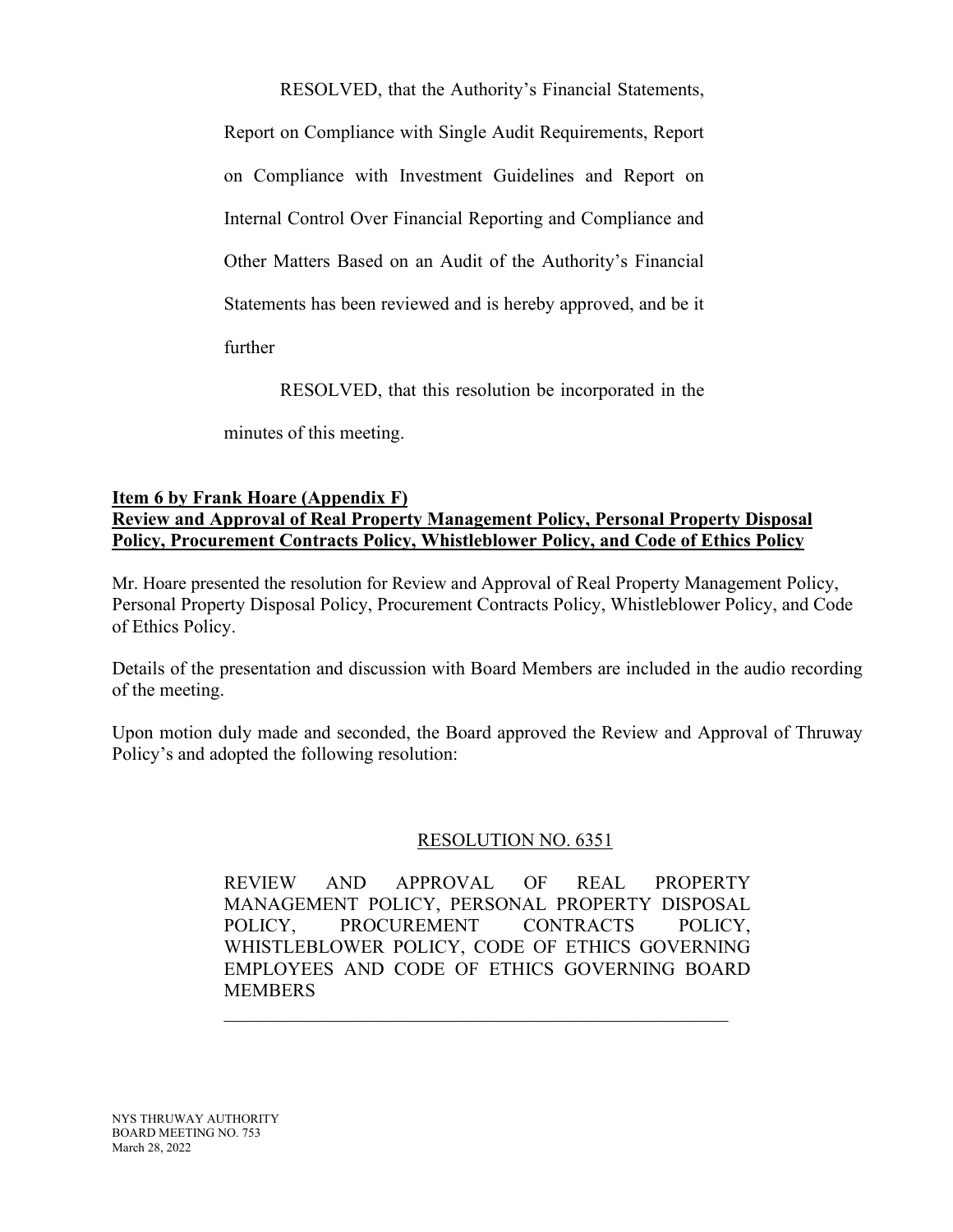RESOLVED, that the Real Property Management Policy,

Personal Property Disposal Policy, Procurement Contracts Policy,

Whistleblower Policy, Code of Ethics Governing Employees and Code

of Ethics Governing Board Members, as contained in Exhibit A, be,

and the same hereby are, approved, and be it further

RESOLVED, that this resolution be incorporated in the minutes

of this meeting.

## **Item 7 by John Barr (Appendix G) Authorizing a Contract with Joseph Bress to assist in negotiations of Authority Labor Agreements**

Mr. Barr presented the resolution to Authorize a Contract with Joseph Bress to assist in negotiations of Authority Labor Agreements.

Details of the discussion with Board Members are included in the audio recording of the meeting.

Upon motion duly made and seconded, the Board Authorized the contract with Joseph Bress and adopted the following resolution:

# RESOLUTION NO**.** 6352

# AUTHORIZING A CONTRACT WITH JOSEPH BRESS TO ASSIST IN NEGOTIATIONS OF AUTHORITY LABOR AGREEMENTS

RESOLVED, that an agreement with Joseph M. Bress on the

terms and conditions contained in the agenda item, and such other terms

and conditions as may be determined by the Executive Director and the

General Counsel to be in the Authority's best interest be, and hereby is,

authorized, and be it further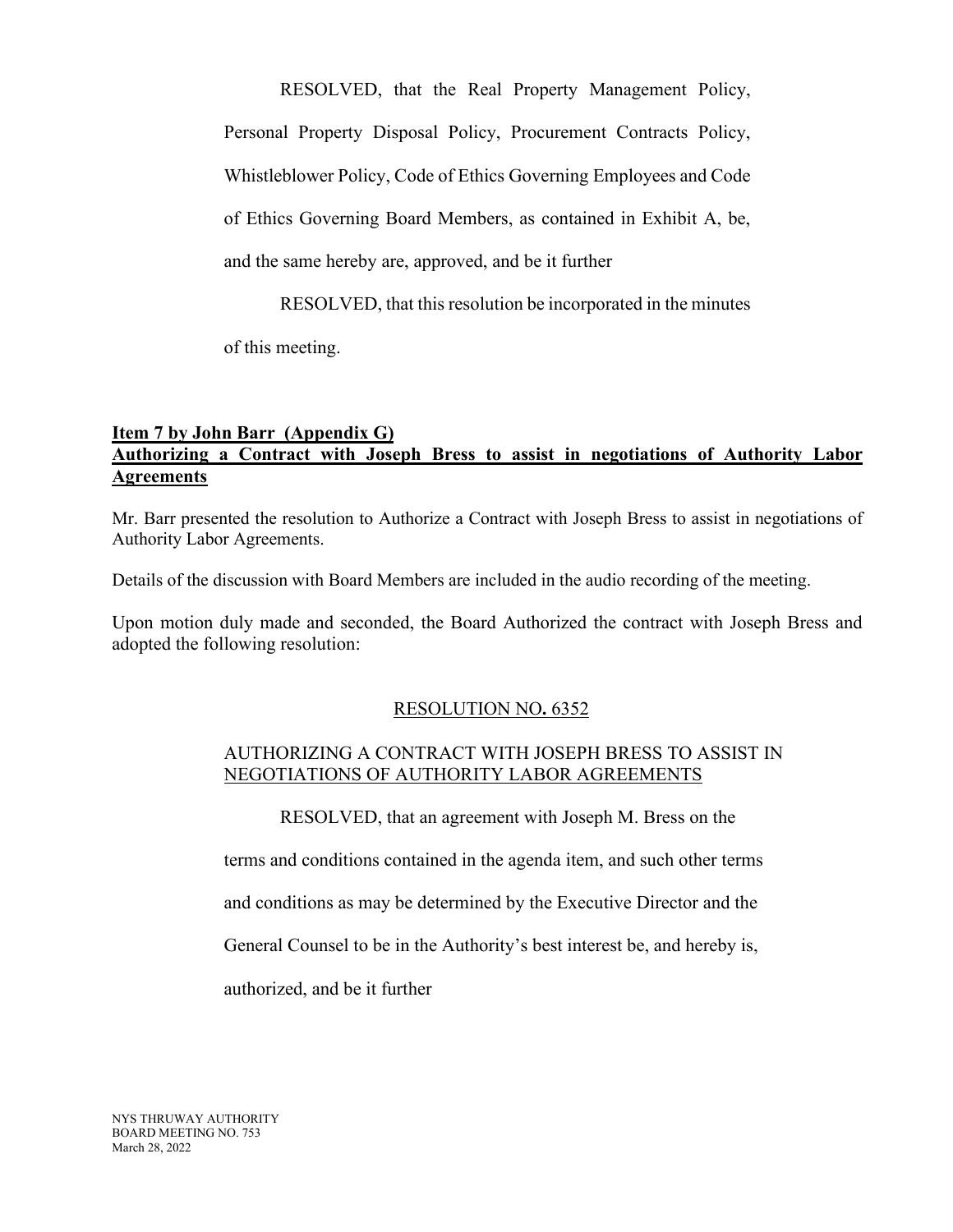RESOLVED, that the competitive procedures required by the Thruway Authority Procurement Contracts Policy be, and hereby are, waived, and be it further

 RESOLVED, that the Executive Director, or his designee be, and hereby is, authorized to execute an agreement with Mr. Joseph M. Bress and to take all such actions as may be necessary to effectuate such agreement, including execution of any and all documents in relation thereto, and be it further

 RESOLVED, that the Executive Director, or his designee, shall have the authority to exercise all powers reserved to the Authority under the contract with Mr. Bress; manage and administer such contract; amend the provisions of the contract consistent with the terms of this item and other Board authorizations; and suspend or terminate the contract as it may be in the best interest of the Authority, and be it further

 RESOLVED that this resolution be incorporated in the minutes of this meeting.

## **Item 8 by Matthew Howard (Appendix H) Authorizing the Execution of Supplemental Agreement No. 2 to Engineering Agreement D214695 with Stantec Consulting Services, Inc.**

Mr. Howard presented the resolution to Authorize the Execution of Supplemental Agreement No. 2 to Engineering Agreement D214695 with Stantec Consulting Services.

Details of the discussion with Board Members are included in the audio recording of the meeting.

Upon motion duly made and seconded, the Board Authorized Supplemental Agreement No. to Engineering Agreement D214695 with Stantec Consulting Services and adopted the following resolution: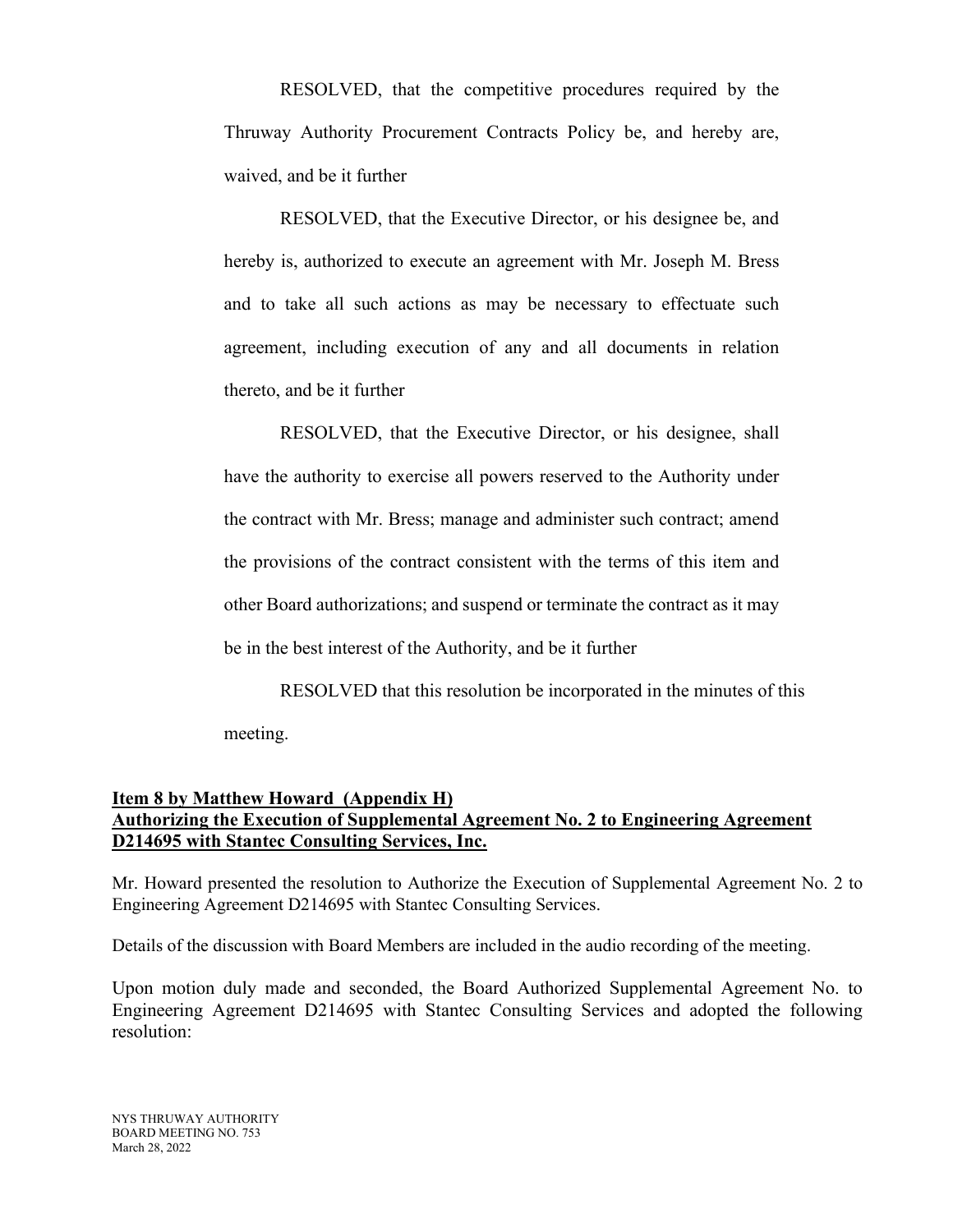#### RESOLUTION NO. 6353

## AUTHORIZING THE EXECUTION OF SUPPLEMENTAL AGREEMENT NO. 2 TO ENGINEERING AGREEMENT D214695 WITH STANTEC CONSULTING SERVICES, INC.

\_\_\_\_\_\_\_\_\_\_\_\_\_\_\_\_\_\_\_\_\_\_\_\_\_\_\_\_\_\_\_\_\_\_\_\_\_\_\_\_\_\_\_\_\_\_\_\_\_\_\_\_\_\_

RESOLVED, that the Chief Engineer be, and he hereby is, authorized to execute Supplemental Agreement No. 2 to D214695 with Stantec Consulting Services, Inc. for an additional sum of \$800,000 and a one-year extension, and such Supplemental Agreement shall be on such other terms and conditions as the Chief Engineer, in consultation with the General Counsel, determines to be in the best interest of the Authority, and be it further

RESOLVED, that the revised Maximum Amount Payable for this Agreement (D214695) be \$2,100,000, and the revised term be through October 31, 2023, and be it further

RESOLVED, that the Chief Engineer or his designees shall have the authority to exercise all powers reserved to the Authority under the provisions of the Supplemental Agreement, manage and administer the Supplemental Agreement, amend the provisions of the Supplemental Agreement consistent with the terms of this Item and in accordance with the 2022 Contracts Program Resolution and other Board authorizations, and suspend or terminate the Supplemental Agreement in the best interest of the Authority, and be it further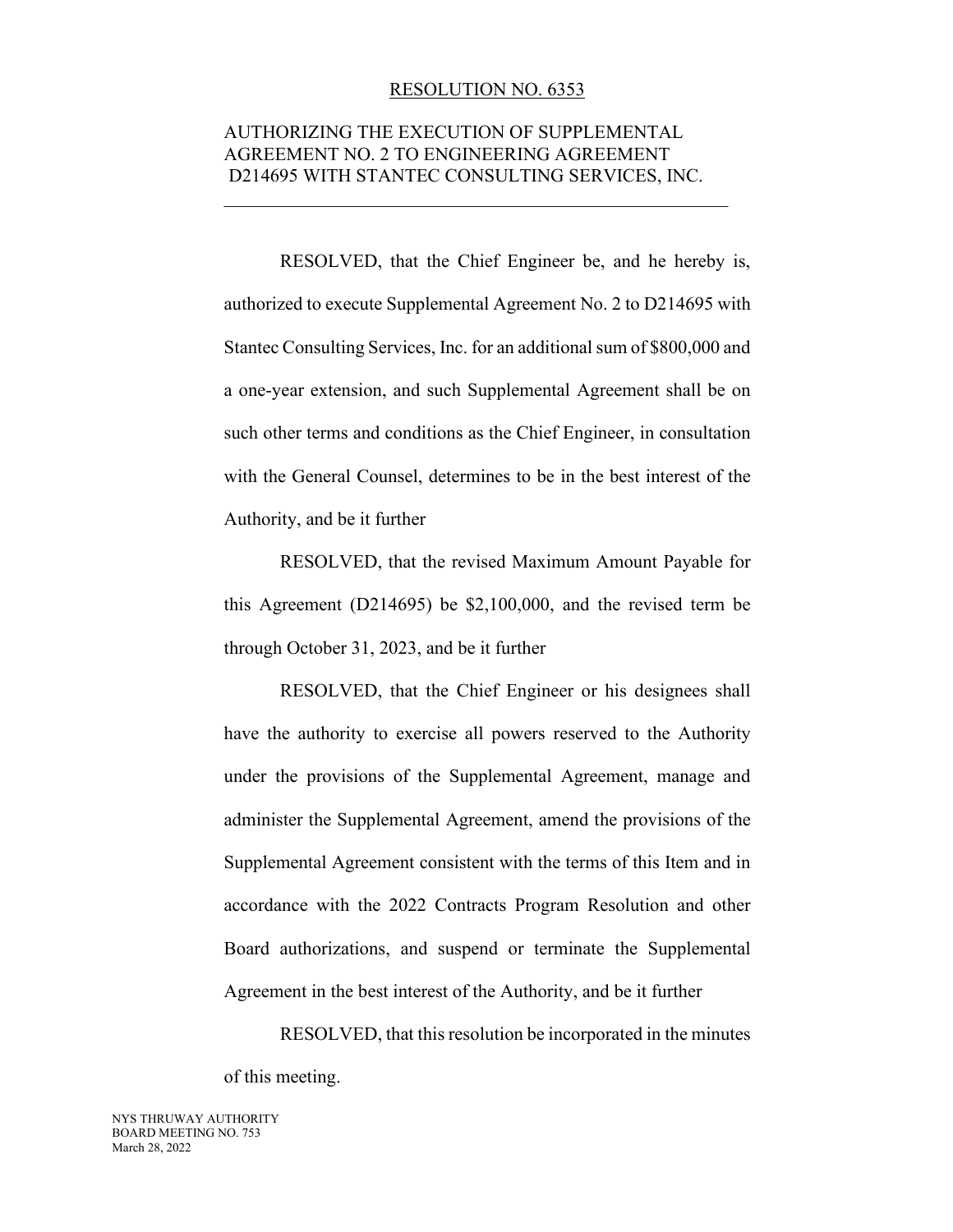## **Item 9 by Jim Konstalid (Appendix I)**

# **Authorizing the Executive Director to Execute an Agreement C010633 with Precision Environmental Services, Inc. for Soil Remediation Services at the Verona Maintenance Facility**

Mr. Konstalid presented the resolution to Authorize the Executive Director to Execute an Agreement with Precision Environmental Services, Inc. for Soil Remediation Services at the Verona Maintenance Facility.

Details of the discussion with Board Members are included in the audio recording of the meeting.

Upon motion duly made and seconded, the Board authorized the Agreement C010633 with Precision Environmental Services, Inc. and adopted the following resolution:

# RESOLUTION NO. 6354 AUTHORIZING THE EXECUTIVE DIRECTOR TO EXECUTE AN AGREEMENT C010633 WITH PRECISION, EVIRONMENTAL SERVICES, INC. FOR SOIL REMEDIATION SERVICES AT THE VERONA MAINTENANCE FACILITY

RESOLVED, that the Executive Director be, and he hereby is, authorized to execute Agreement (C010633) with Precision Environmental Services, Inc., for a Maximum Amount Payable of \$550,000 with a term of April 1, 2022 to March 31, 2023 to conduct Soil Remediation Services at the Verona Maintenance Facility ("Agreement"); and be it further

RESOLVED, that the Executive Director, or his designee, be, and hereby is, authorized to exercise all powers reserved to NYSTA under the amendments authorized hereby; and be it further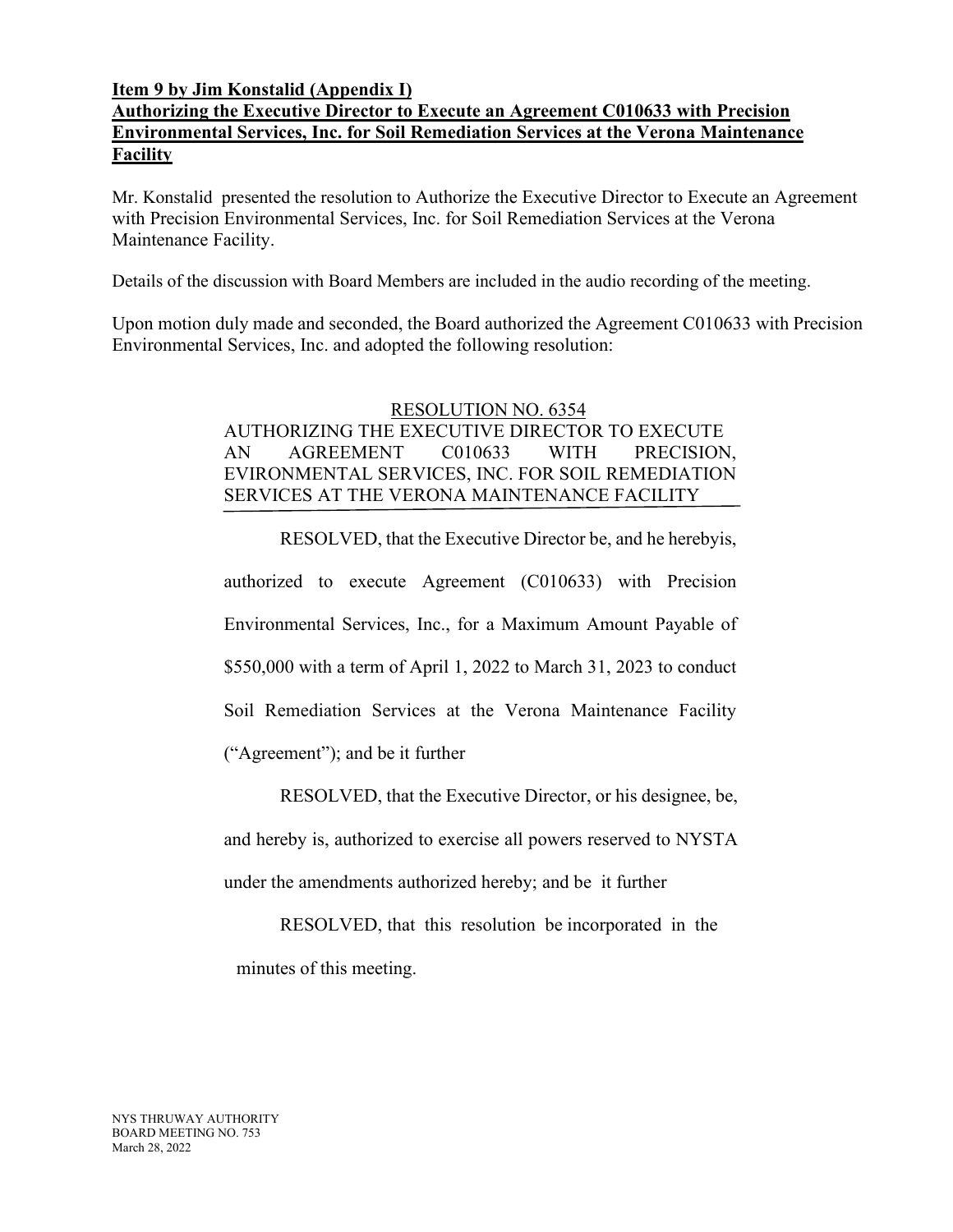### **Item 10 by Rich Lee (Appendix J) Authorizing Additional Funding for TAGS 22-5/D214853, Garden State Parkway Connector (MP GS0.00 to MP GS2.40): Pavement Resurfacing**

. Mr. Lee presented the resolution for Authorizing Additional Funding for TAGS 22-5/D214853, Garden State Parkway Connector (MP GS0.00 to MP GS2.40): Pavement Resurfacing.

Details of the discussion with Board Members are included in the audio recording of the meeting.

Upon motion duly made and seconded, the Board authorized Additional funding for TAGS 22- 5/D214853, Garden State Parkway and adopted the following resolution:

## RESOLUTION NO. 6355

## AUTHORIZING ADDITIONAL FUNDING FOR TAGS 22-5/ D214853, GARDEN STATE PARKWAY CONNECTOR (MP GS0.00 TO MP GS2.40) PAVEMENT RESURFACING

 RESOLVED, that an additional \$1,386,590 (revising the total contract value to \$6,386,590) for TAGS 22-5/D214853, Garden State Parkway Connector (MP GS0.00 to MP GS2.40) Pavement Resurfacing be, and the same hereby is authorized, and be it further

 RESOLVED, that the additional funding be allocated to TAGS 22-5/D214853 from project deferments and bid savings from the 2022

Contracts Program, and be it further

 RESOLVED, that the Chief Engineer or his designee shall have the authority to exercise all powers reserved to the Authority under the provisions of the contract, manage and administer the contract, amend the provisions of the contract consistent with the terms of this Item and other Board authorizations and suspend or terminate the contract in the best interests of the Authority, and be it further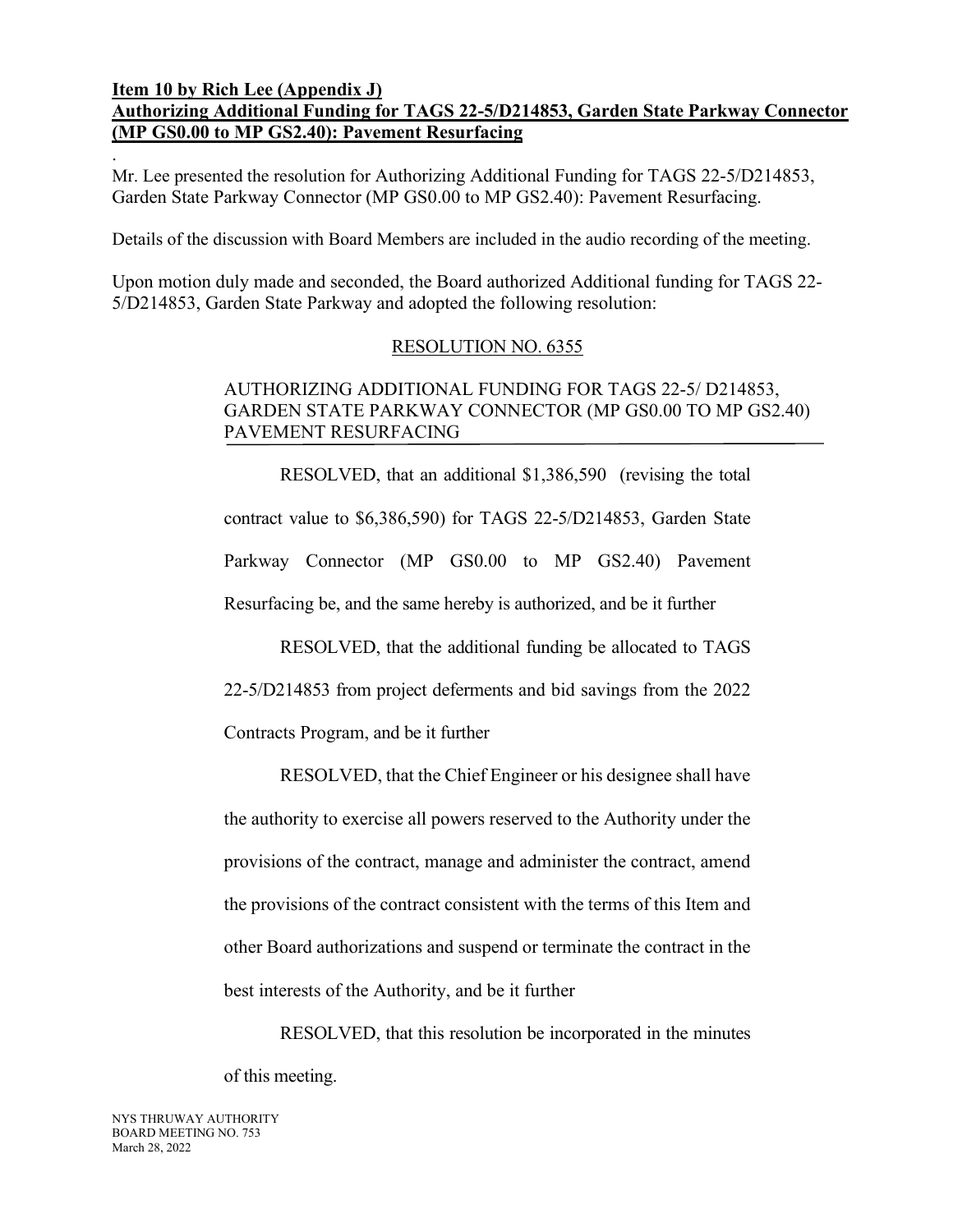## **Item 11 by Rich Lee (Appendix K) Authorizing Additional Funding for TANE 22-22B/ D214321, North Avenue Bridge over I-95 MP 605.76**

Mr. Lee presented the resolution for Authorizing the Additional Funding for TANE 22- 22B/D214321, North Avenue Bridge over I-95 MP 60.76.

Details of the discussion with Board Members are included in the audio recording of the meeting.

Upon motion duly made and seconded, the Board Authorized Additional Funding for TANE 22- 22B/D214321, North Avenue Bridge over I-95 MP 60.76 and adopted the following resolution:

## RESOLUTION NO. 6356

# AUTHORIZING ADDITIONAL FUNDING FOR TANE 22-22B/ D214321, NORTH AVENUE BRIDGE OVER I-95 AT MP 605.76

 RESOLVED, that an additional \$8,000,000 (revising the total contract value to \$26,00,000) for North Avenue Bridge over I-95 at MP 605.76 be, and the same hereby is authorized, and be it further

 RESOLVED, that the additional funding be allocated to TANE 22-22B/D214321 from project deferments and bid savings from the 2022 Contracts Program, and be it further

 RESOLVED, that the Chief Engineer or his designee shall have the authority to exercise all powers reserved to the Authority under the provisions of the contract, manage and administer the contract, amend the provisions of the contract consistent with the terms of this Item and other Board authorizations and suspend or terminate the contract in the best interests of the Authority, and be it further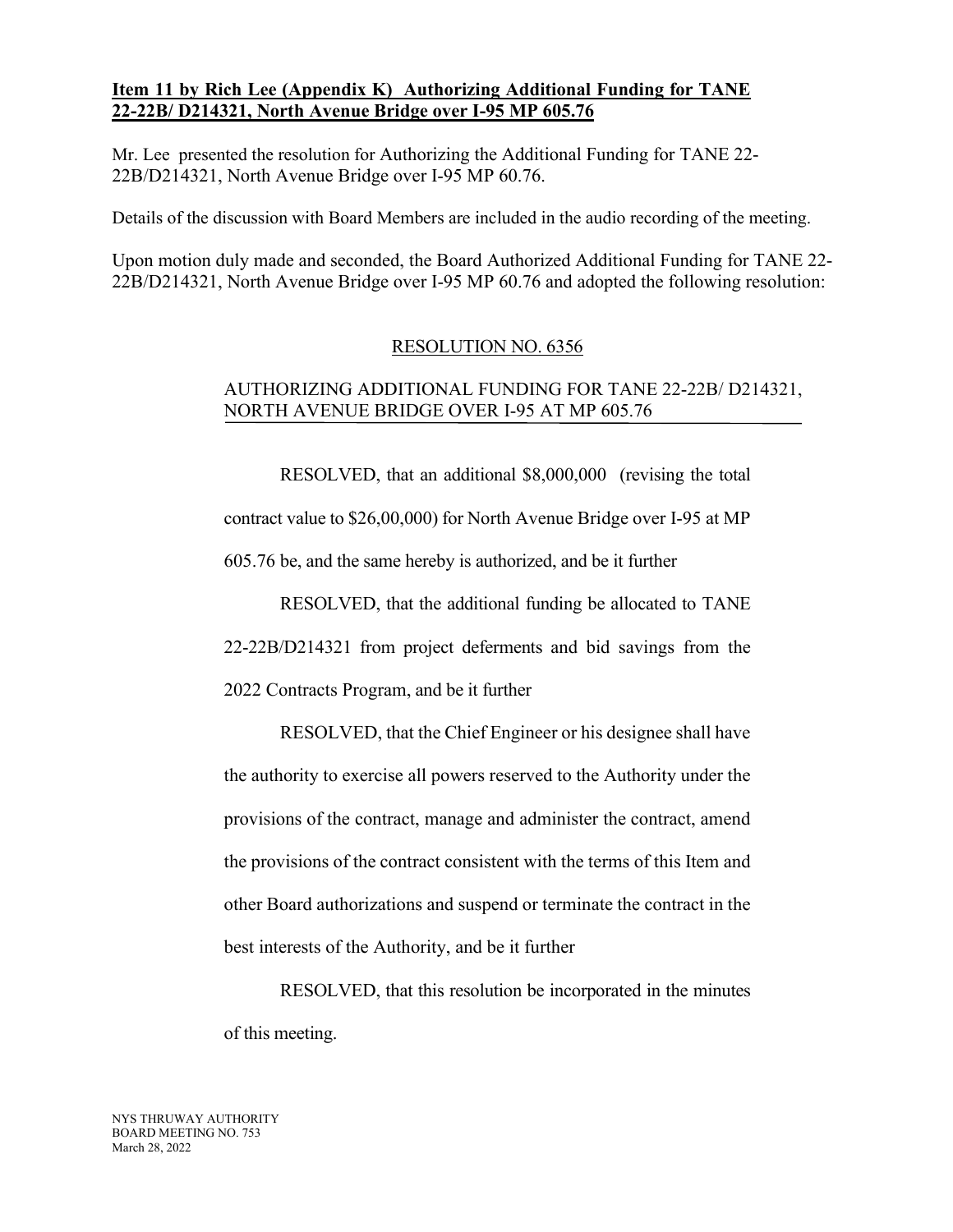## **Item 12 by Rich Lee (Appendix L Authorizing Additional Funding for TANY 22-21/ D214875, I-287/Route 17S (Exit 15, MP 29.4) to north of Suffern (MP 38.7) Pavement Resurfacing**

Mr. Lee presented the resolution for Authorizing Additional Funding for TANY 22-21/ D214875, I-287/Route 17S (Exit 15, MP 29.4) to north of Suffern (MP 38.7) Pavement Resurfacing.

Details of the discussion with Board Members are included in the audio recording of the meeting.

Upon motion duly made and seconded, the Board Authorized Additional Funding for TANY 22- 21/D214875 and adopted the following resolution:

## RESOLUTION NO. 6357

# AUTHORIZING ADDITIONAL FUNDING FOR TANY 22-21/ D2143875, I-287/ROUTE 17S (EXIT 15, MP 29.4) TO NORTH OF SUFFERN (MP 38.7) MILL TO CONCRETE WITH 4.5" OVERLAY

 RESOLVED, that an additional \$15,000,000 (revising the total contract value to \$50,00,000) for I-287/Route 17S (Exit 15, MP 29.4) to north of Suffern (MP 38.7) mill to concrete with 4.5" overlay be, and the same hereby is authorized, and be it further

 RESOLVED, that the additional funding be allocated to TANY 22-21/D214875 from project deferments and bid savings from the 2022 Contracts Program, and be it further

 RESOLVED, that the Chief Engineer or his designee shall have the authority to exercise all powers reserved to the Authority under the provisions of the contract, manage and administer the contract, amend the provisions of the contract consistent with the terms of this Item and other Board authorizations and suspend or terminate the contract in the best interests of the Authority, and be it further